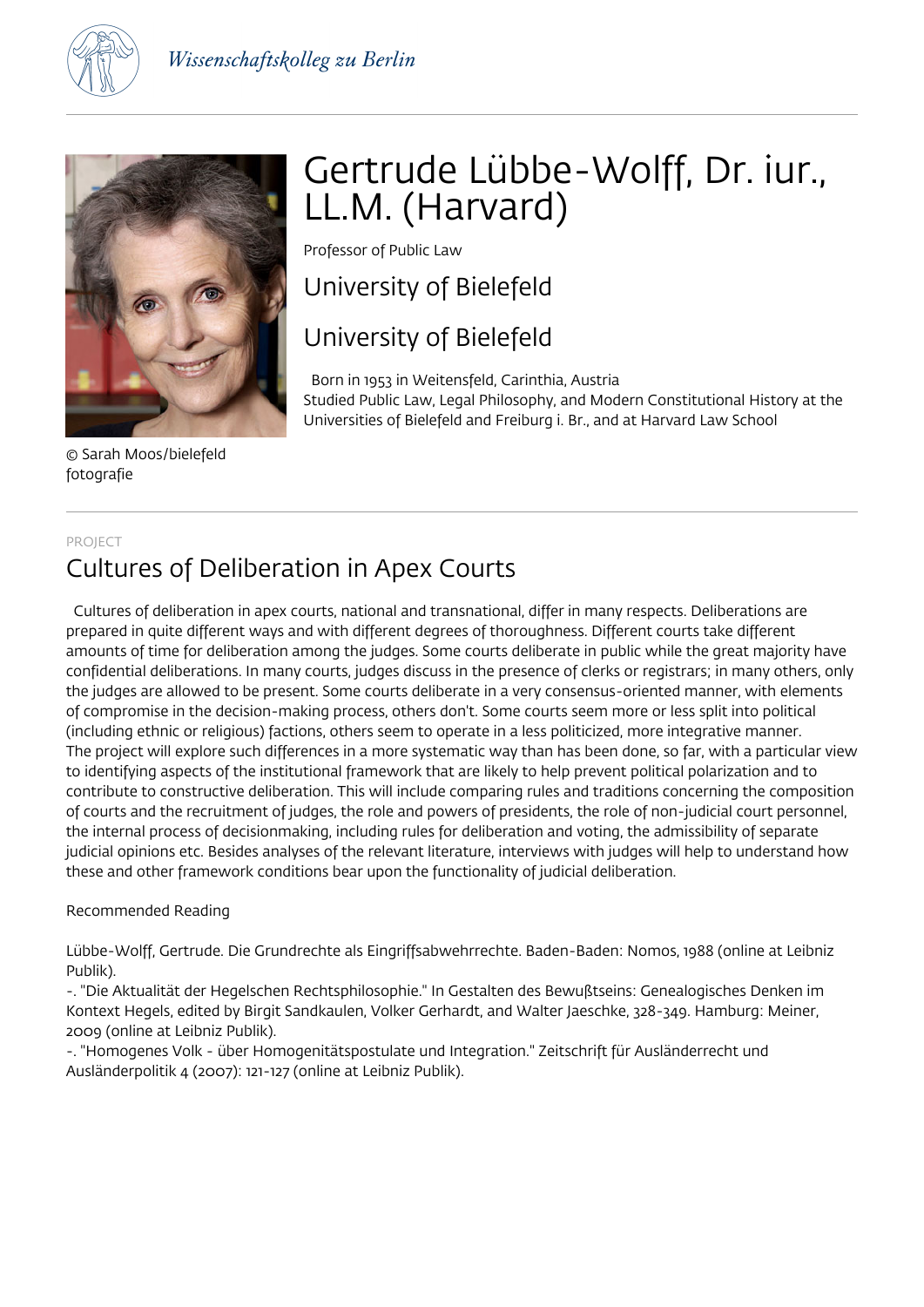## Justices in Conference: Cultures of Deliberation in Constitutional Courts

 Constitutional Courts (in the broader sense, including Supreme Courts with the power to review legislation) differ in the way they produce judgments. In the US Supreme Court, for example, judges take very little time for discussion in conference, and writing decisions is not much of a collaborative enterprise. In the German Constitutional Court, by contrast, judges deliberate extensively and produce their decisions in a collaborative effort, with extensive text redaction in conference.

How do such differences come about, and what are their effects on the resulting decisions? Does deliberation matter? Are some courts more polarized (and their decisions more polarizing) than others because they don´t deliberate extensively, or are they non-deliberative as a consequence of polarization? Is deliberation associated with a search for consensus, and vice versa? Should judges, and constitutional judges in particular, aim at consensus, or should they rather voice their own opinions with a maximum of clarity and consistency, undistorted by compromise? Is compromise a political category that has no place in the making of judicial decisions? And how do institutional frameworks concerning the recruitment and status of judges, the transparency or intransparency of deliberations, voting, permission to publish separate opinions, etc., contribute to a culture of deliberation that is likely to activate the rationalizing potential of deliberation? My talk will be a report from work in progress on these questions.